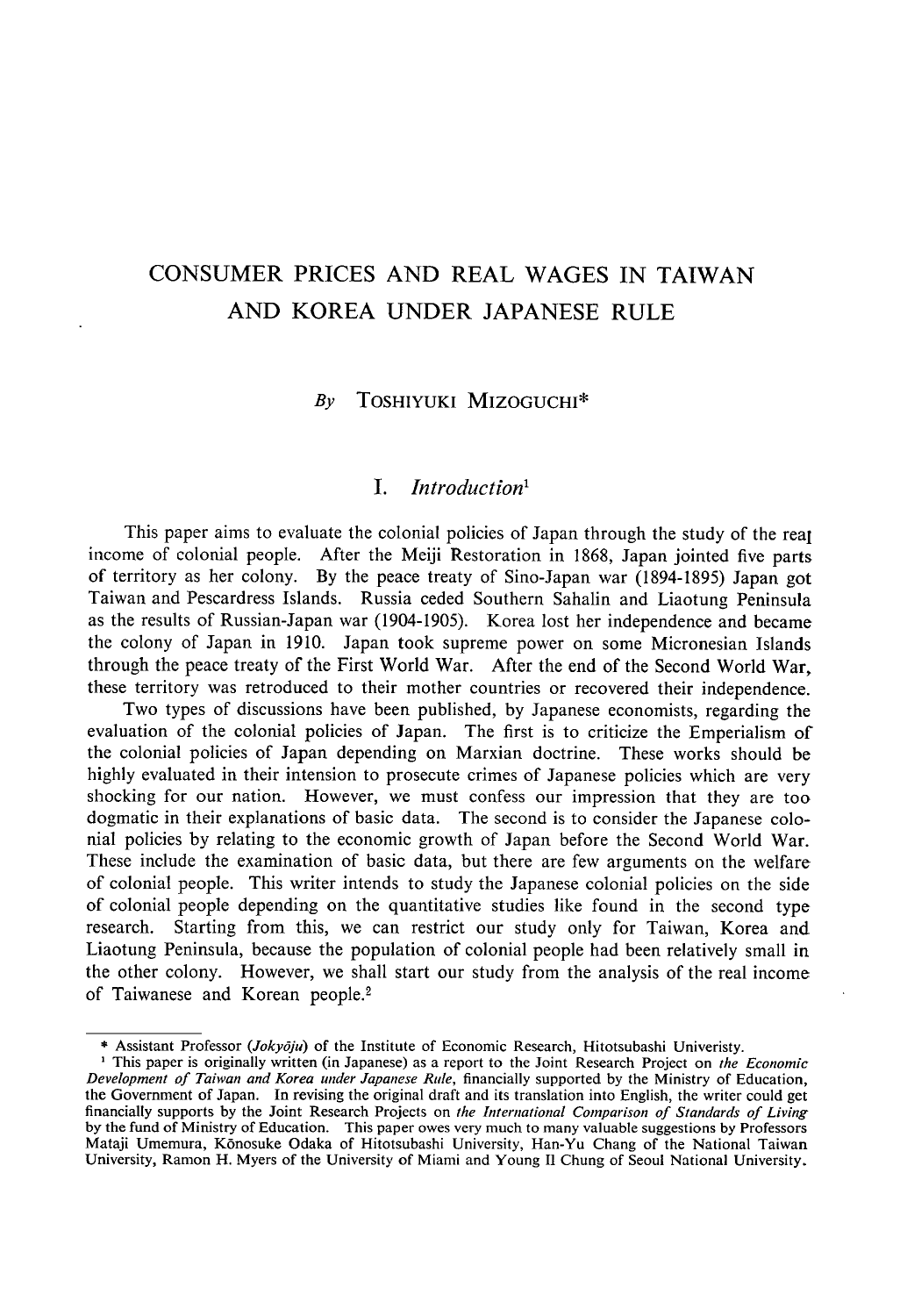Fortunately, there are some statistical data on commodity prices and nominal wages in pre-war Taiwan and Korea, (hereafter let us use the term of ' war ' as the Second World War). Samuel P. Ho calculated the *real* wages of Taiwanese agricultural workers by using the wholesale price indices and concluded that there was no up-ward trend in his real wage index.3 Objections to this conclusion have been presented by H. Chang, R.H. Myers and Yhi-Min H0,4 but these depend on the other kinds of information, for example, the changes of the composition of consumption expenditures shown in the Farm Household Economic Survey. This paper may be useful to this controversy because it tries to make the real wage indices by using the consumer price indices.

As far as this writer knows, there is no systematic study on the real wages in prewar Korea. But it is generally said in Japan that the real wages would have a down-ward trend. This argument depends on the descriptions on the severe colonial policies by the Japanese government for Korea.<sup>5</sup> This paper is also important to examine these conviction.

For reference, we will also compare the pre-war level of real wage with that of the Republic of China (Taiwan) and the Republic of Korea (Southern Korea).6 Because the inflation was very violent in these area at the end of the war, the comparison is very difficult\_ However, the result shown in this paper is useful to understand the pre-war situation in these countries.

## II. Consumer Price Indices

Needless to say, we must begin our work to make the consumer price indices in order to calculate the real wages. However, there were few systematic studies on the index. As

<sup>&</sup>lt;sup>2</sup> In the original draft, the writer was not interested in the study on Liaotung Peninsula. R. H. Myer suggested him the importance of the study on the real wages in this area. The writer agrees to Myer's opinion especially because this is closely related to the study for Korean real wages. Regarding Liaotung Peninsula, we can find data on nominal wages. Regarding data for Liaotung, see Raman H. Myers and Thomas R. Ulie, " Foreign Infiuence and Agricuitural Development in Northeast China: A Case Study of Liaotung Peninsula, 1906-1942," The Journal of Asian Studies, Vol. XXXI, No. 2, 1972 and Kōnosuke Odaka, Nihon Tōchika niokeru Koyō to Chingin (Employment and Wages in Korea under Japanese Rule), Institute of Economic Research, Hitotsubashi University, (mimeographed, in Japanese). But the writer has not obtained the data on the prices enough to calculate the reliable consumer price index. The study will be done, however, in the near future.<br> **Agriculture** Transformation Under the Colonialism: The Case of Taiwan,"

The Journal of Economic History, Vol. XXVIIII, No. 3, 1968.

<sup>&</sup>lt;sup>4</sup> Han-Yu Chang, " A Study on the Living Condition of Farmers in Taiwan, 1931-1950," The Developing Economics, Vol. VII, No, l, 1969, Ramon H. Myers "Agrarian Policy and Agricultural Transformation: Mainland China and Taiwan, 1 895-1945," Journal of the Institute of Chinese Studies of Chinese University of Hong Kong, Vol. 111, No. 2, 1970 and Yhi-Min Ho " On Taiwanese Agricultural Transformation under the Colonialism: Critique," The Journal of Economic History, Vol. XXXI, No. 3, 1971.

<sup>&</sup>lt;sup>5</sup> For example, see Kentarō Yamabe, Nihon Tōchika no Chōsen, (Korea under Japanese Rule), Iwanami Shoten, 1971 (in Japanese).

<sup>&#</sup>x27; Korea has been divided into two countries since the end of the Second World War. In pre-war Korea, the northern part was much industrialized and the nominal wages were relatively high among Korea. In this sense, the comparison in this paper is not necessarily the best. But we cannot get the sufficient information on prices and wages in the People's Republic of Korea (Northern Korea), so our comparison is restricted for the Republic of Korea (Southern Korea).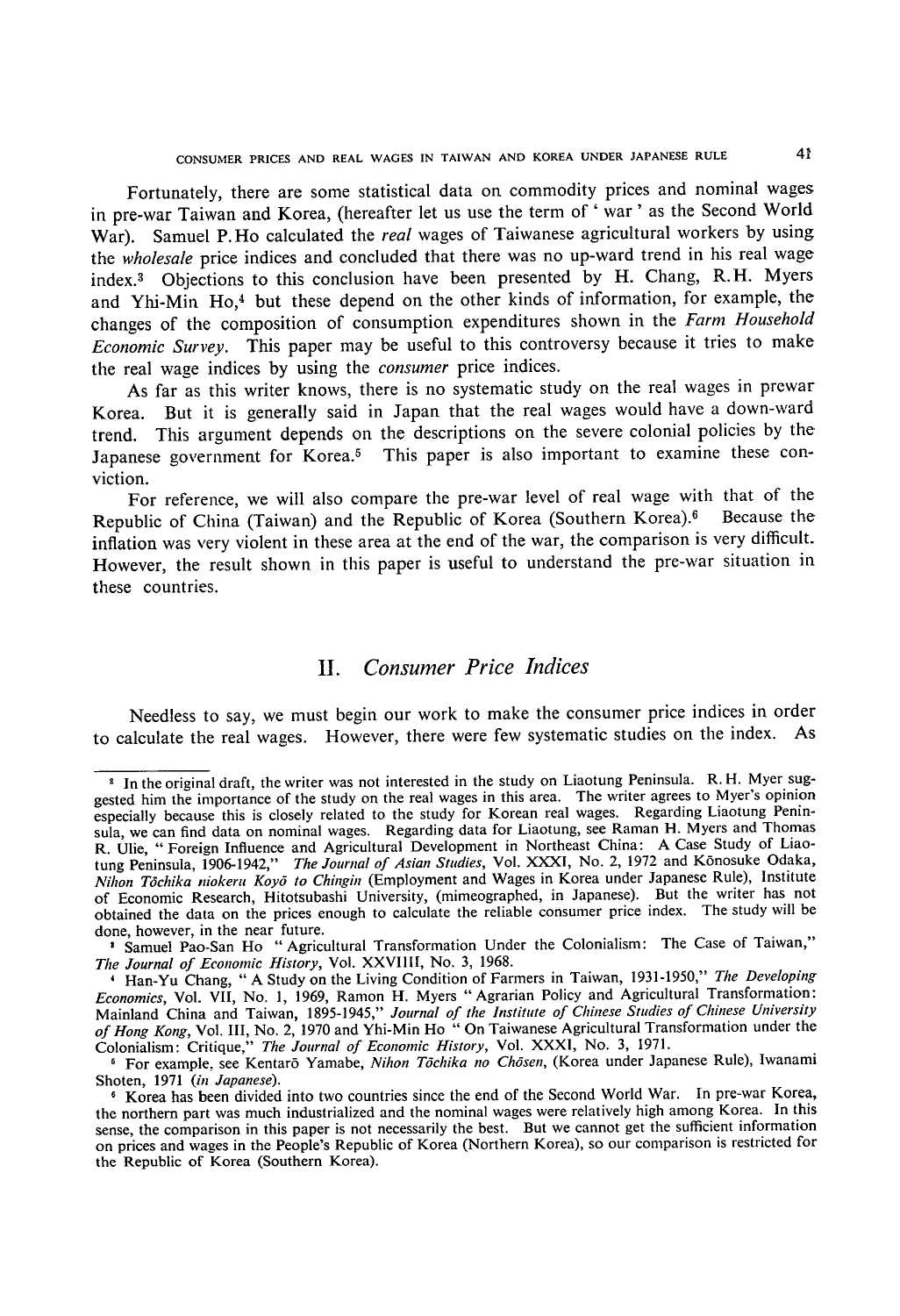far as the writer knows, there is no official consumer price index or the retail price index in pre-war Taiwan. A primitive retail price index was made in pre-war Korea by the Chamber of Commerce and Industry of Keijo City (Seoul City)7, but this is too simple to be used for our purpose.

However we can find some statistical data for our study. Retail prices by commodities had been published from 1929 to 1938 in the Statistical Yearbook of the Government General of Taiwan.<sup>8</sup> Data on wholesale prices were shown for the period, 1903-38 in this yearbook. We can use the latter figures for our consumer price indices in 1903-29 if we could neglect the changes of margin rates in this period. Some service prices, which are very important to make a reliable consumer price index, can be found in various kinds of data; for example, the postal charges in Taiwan is obtained from the documents by the Ministry of Postal Service, the Government of Japan. Nominal wages by occupation shown in the yearbook can be adopted to infer the trend of service charges. The situation of Korean data is similar to Taiwanese cases. In the Statistical Yearbook of the Government General of Korea,<sup>9</sup> we find data on the retail prices, the wholesale prices and the nominal wages. It is also necessary to supplement figures by referring the various kinds of data as the study for Taiwanese index. Though Korean collection of price data is less systematic than Taiwanese, the former is not too bad to calculate a tentative consumer price index.

In making our consumer price index, one of our difficulties is how to make the weights of our indices for lack of family budget data on colonial people. In pre-war Taiwan, there was only one famiiy budget survey for urban workers which was done in 1934-5 by the Government General of Taiwan.10 As this survey informs us the consumption expenditures by their components, we can calculate the weights of our consumer price index. We know the composition of family expenditure of farmer's households by referring the Farm Household Economic Survey by the Government General of Taiwan.<sup>11</sup> But retail prices are taken from urban markets, we hesitate to use them for the rural consumer price index. Because of these, we decided to make our index by using mainly the 1934-5 family budget survey for urban households.

Objections to our approach may be as follows. If the real consumption had an upward trend in pre-war Taiwan as suggested by Chang and Myers, the composition of family expenditure had changed remarkably. In order to avoid this difficulty, we should link two or three Laspyres type indices based on the different periods, however we cannot follow this line by the limitation of data. Only one check we have done is to calculate the reference

<sup>11</sup> Three major surveys have been published on the Taiwanese farm household economy. Regarding these see Myers " Agrarian Policy and Agricultural Transformation," op. cit.

<sup>&</sup>lt;sup>1</sup> The figures can be found in Reserch Department, The Bank of Korea, Price Statistics Summary, 1964, 1965.

<sup>&</sup>lt;sup>8</sup> Taiwan Sōtokufu (the Government General of Taiwan), Taiwan Sōtokufu Tōkei Nempō, (Statistical Yearbook of the Government General of Taiwan), (in Japanese). This yearbook had been published annually since 1899.

<sup>&</sup>lt;sup>9</sup> Chôsen Sôtokufu (Government General of Korea), Chôsen Sôtokufu Tôkei Nempô, (Statistical Yearbook of the Government General of Korea), (in Japanese) had been published annually since 1911.

<sup>&</sup>lt;sup>16</sup> Taiwan Sōtokufu Shokusan-kyoku (Bureau of Productive Industry, the Government General of Taiwan), Kakei Chôsa Hōkoku, 1934 11-1935 10, (Report of Family Budget Survey), 1949 (in Japanese). Though the report informs as only the composition of family expenditures by groups of commodities, we can make our weights by commodities by referring the family budget survey in the mid-1950's. See Bureau of Accounting and Statistics, Report of Family Living Studies of Wage Earners and Salaried Employees in Taiwan, May, 1954 to April, 1955, 1956, (in Chinese with English notes).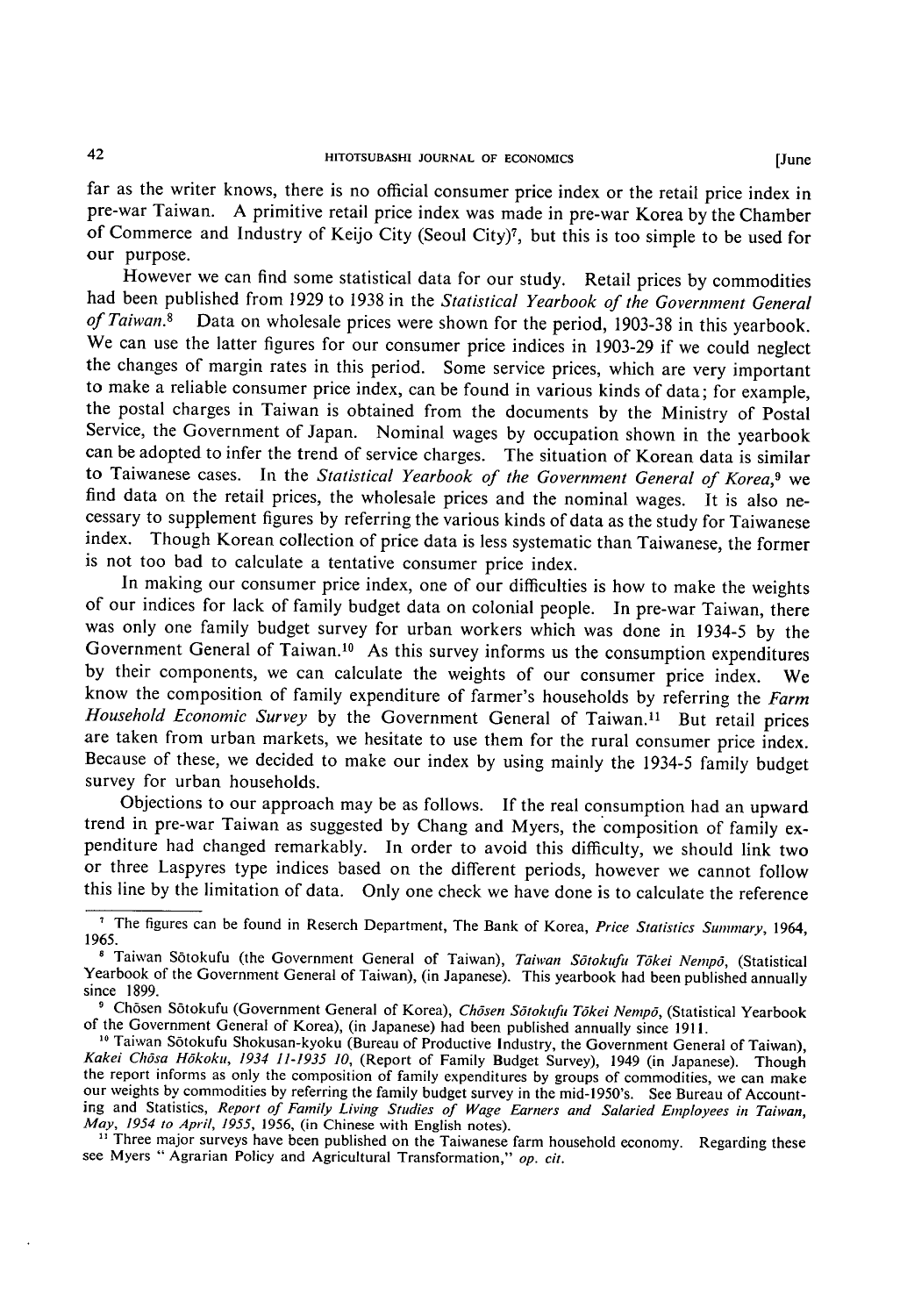index which dpends on the small scaled family budget survey in 1910.12

The situation is much worse in Korea: there is no family budget survey for urban households. Reference data can be found in both 1961 family budget survey for urban workers and the Farm Household Economic Survey in the pre-war period.<sup>13</sup> However, the latter data is not too detail to make the weight of consurner price index. Because the growth rate of real income is small in post-war Korea before the 1960's, we can use the former data, as an approximate figures for our purpose. Because of the limitation of publications, we cannot obtain a sufficient number of price series in making our pre-war index. The number amounts to about 35 for Taiwanese index and about 40 for Korean.<sup>14</sup> But the writer thinks that even these indices can show the broad trend of consumer prices in the pre-war period.

In Table 1, a comparison is made for the weight of consumer price indices by five major of categories.15 According to this table, the weight of food is large for Korean index but relatively small for Taiwanese index (1). It is also interesting that the weight for miscellane-

|                |            |             |       | $\text{unit: } \mathcal{A}$ |
|----------------|------------|-------------|-------|-----------------------------|
|                | Taiwan (I) | Taiwan (II) | Korea | Japan                       |
| Food           | 45.00      | 70.00       | 51.11 | 39.54                       |
| Accomodation   | 12.65      | 5.00        | 14.13 | 18.83                       |
| Fuel and Light | 4.87       | 2.40        | 6.95  | 4.73                        |
| Clothings      | 12.65      | 6.50        | 7.97  | 12.31                       |
| Miscellaneous  | 24.83      | 16.10       | 19.84 | 24.58                       |

Table 1. WEIGHT OF CONSUMER PRICE INDEX ACCORDING To FIVE MAJOR GROUPS OF EXPENDITURES  $\mathcal{L}$  :  $\mathcal{L}$ 

Notes: 1. The weight (I) and (II) of Taiwanese indices corresponds to the family budget data in 1934-5 and 1919 respectively.

2. In making consumer price index for pre-war Japan, Tsutomu Noda used six kinds of weights. The figures of Japan shown here is the weights for the index covering years from 1931 to 1938,

ous expenditure is relatively large in Taiwanese index.<sup>16</sup> This suggests us that the level of real consumption in Taiwanese urban households is high even in pre-war period.

Our consumer prices for pre-war period are shown in Figure 1 and are compared with the index for pre-war Japan calculated by Tsutomu Noda.17 Though we calculated Taiwanese

 $\frac{12}{12}$  Taiwan Sōtokufu Shokusan-kyoku, Taiwan Nōgyō, Rōdō nikansuru Chōsa (Research on Agrarian Workers in Taiwan), 1919, (in Japanese). This data were suggested by Dr. Könosuke Odaka.

<sup>&</sup>lt;sup>13</sup> Though family budget data have been published annually in post-war Korea, the number of samples is relatively small in the surveys before 1960. See Research Department, Bank of Korea, Summary Report on Family Budget Surveys, 1951-1964, 1964 (in Korean with English notes). The results of the Farm Household Economic Survey in pre-war Korea are summarized in Chōsen Sōtokufu, Noka Keizai no Gaikyo to Sono Hensen, (Summary of Farm Household Economy and its Trend), 1940 (in Japanese).

<sup>&</sup>lt;sup>14</sup> Since the available number of price series increases as years pass on, we divided the whole period into five for Taiwan and three Korea and link the indices defined for these divisions separately.

<sup>&</sup>lt;sup>16</sup> The system of classification in our index was made on the system decided by the International Labour Office. See, ILO, Household Income and Expenditure Statistics, 1950-1964, ILO, 1967.

<sup>&</sup>lt;sup>16</sup> A cause of large percentage of miscellaneous items seems to be the relatively large social expenses. Such a tendency can be found for the post-war household behavior of Taiwanese households.

<sup>&</sup>lt;sup>17</sup> See Kazushi Ohkawa et al, Bukka, (Prices), (Estimates of Long-Term Economic Statistics of Japan Since 1868, No. 8), Tōyō Keizai Shimpōsha, (in Japanese with English Notes).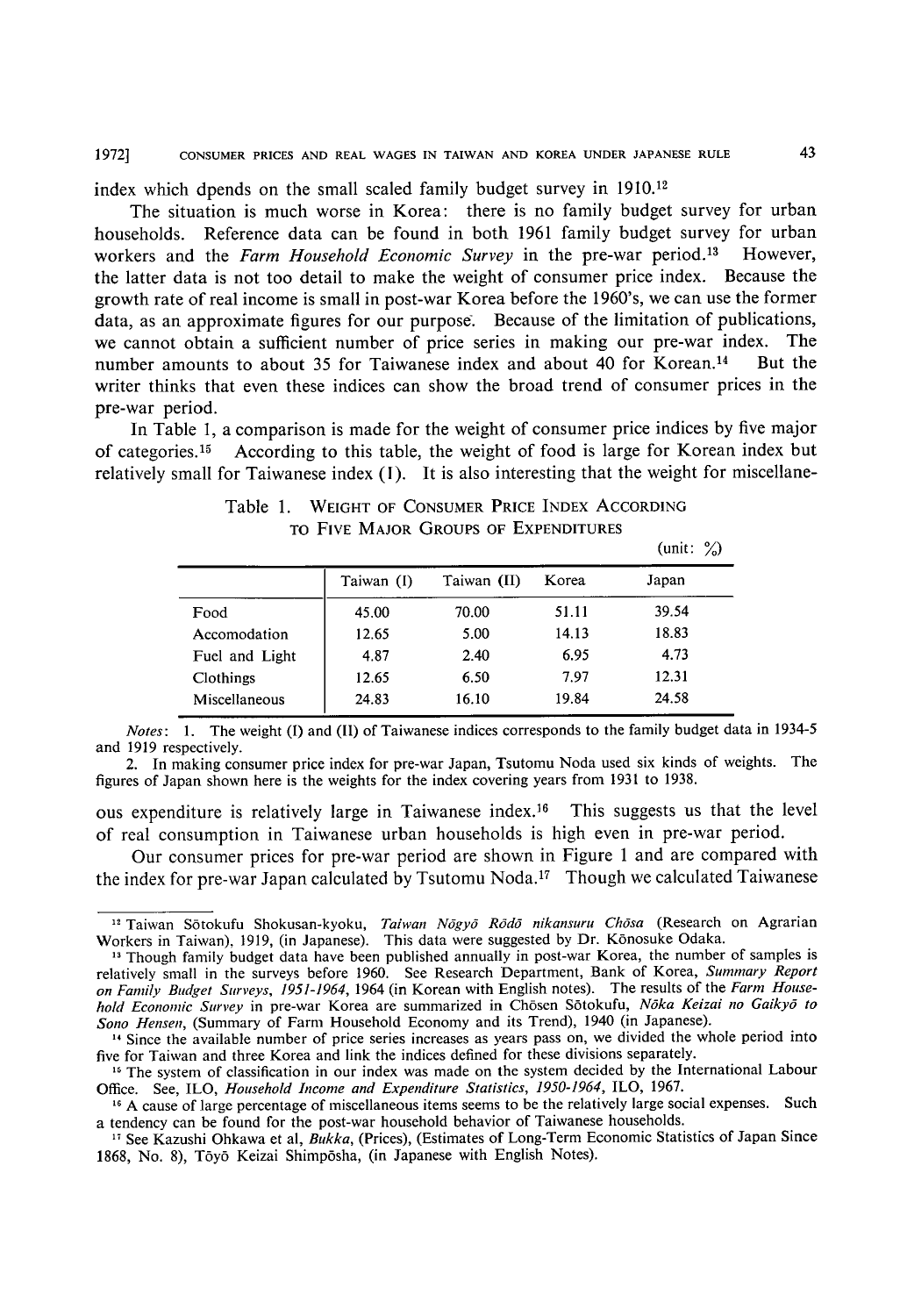index (II) (based on the 1919 family budget survey), beyond our expectation, this is not much different from our main Taiwanese index (I) based on the 1934-5 family budget survey. (The detail results can be found in the appendix of this paper). According to this figure, three consumer price indices show a similar pattern. This is important because the general wholesale price indices in these area are different with each other. Since the previous studies adopt the wholesale price indices to calculate the real wage in pre-war Taiwan or Korea, we must re-examine these conclusions.

When we study in detail Figure l, we find Korean amplitude of cycles is larger than Japan's. This may come from the differences of weights between these regions. Because





the cyclical change of agricultural prices are remarkable in this period, it is not surprising that Korean index has large fiuctuations. Taiwanese index shows some unique tendencies. Especially, the index before 1920 is different from Japan's. This has its major origin in the different movements of rice prices between these regions. Ishikawa pointed out that it was only after the end of the 1920's that the rice production in Taiwan could affect the wholesale price of rice in Japan's markets through the exports of Taiwanese rice.<sup>18</sup> For the whole

<sup>&</sup>lt;sup>18</sup> Shigeru Ishikawa, " Senzen niokeru Taiwan no Keizai Seichō: Nōgyō Hatten no Kichō " (Economic Growth of Pre-war Taiwan: Foundation of Agricultural Development), Keizai Kenkyū, Vol. 20, No. 1, 1969 (in Japanese).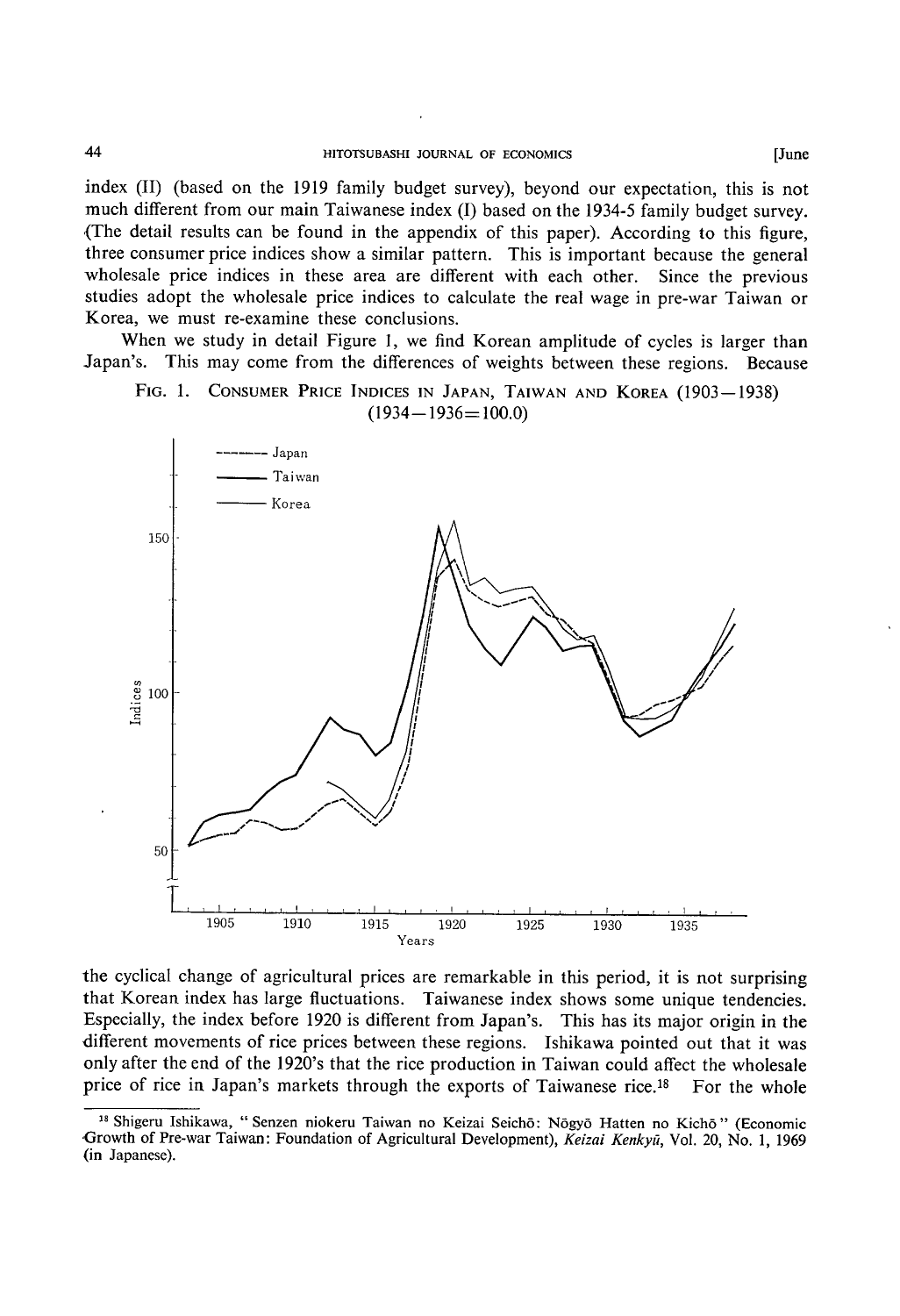period shown in Figure l, we can find different pattern in the index for miscellaneous expenditures between Japan and Taiwan. This can be easily explained by the differences of growth rate of nominal wages in these countries.

The next work is to calculate the post-war consumer price indices based on the pre-war years. Since the mid-1950's, reliable consumer price indices have been published by the gov ernments of the Republic of China and the Republic of Korea; *i.e.* we can find good indices for Taiwan and Korea after 1955. Though there are some indices covering the late 1940's and the early 1950's in Taiwan and Korea, they have some deficits to be re-examined.19 Therefore, we shall calculate the indices based on the pre-war years and to link them to the reliable indices after the mid-1950's.

In Table 2 the consumer price indices for 1955 are shown for Japan, Taiwan and Korea. These figures show that there is the violent infiation in these countries after the end of the Second World War. Especially, prices raised remarkably in both Taiwan and Korea. This may be the results of the civil war in Mainland China and Korean War as well as the tumult at the end of the Second World War. It is also interesting to find the changes of relative prices. Especially, the indices for clothings are relatively high in post-war Taiwan and Korea. Before the war, clothings were supplied by Japanese industries in relatively low prices for colonial people, so it is natural that the separate from the Japanese economy induces the rise of these prices. However, as the growth of textile industries in Taiwan and Korea the relative prices of clothings have been decreasing. The relative prices for food and miscellaneous expenditure were low in 1955 in these two countries. In pre-war Taiwan, the agricultural productivities were very high in Taiwan among Asian countries except Japan. This has

|                | Japan | Taiwan    | Southern<br>Korea |
|----------------|-------|-----------|-------------------|
| Food           | 349.6 | 628,193   | 55,717            |
| Accomodation   | 137.2 | 941,623   | 72,651            |
| Fuel and Light | 225.5 | 819,352   | 77,328            |
| Clothings      | 381.9 | 1.413.524 | 113,557           |
| Miscellaneous  | 270.8 | 626,843   | 37,401            |
| Total          | 297.4 | 845,256   | 60.685            |

TABLE 2. CONSUMER PRICE INDICES IN 1955 IN JAPAN, TAIWAN AND SOUTHERN KOREA  $(1934 - 36 = 1.0)$ 

Note: Indices for Japan are calculated by the Statistical Bureau, Office of the Prime Minister, Japan.

<sup>&</sup>lt;sup>19</sup> In post-war Taiwan, two official indices were published: " the Cost of Living Index of Officials in Taipei City " and " Retail Price Index in Taipei City " both based on 1937. Because the basic price data were published in Taiwan Monthly of Commodity Statistics, 1957 (by the Bureau of Accounting and Statistics, the Provincial Government of Taiwan, Republic of China), we can make a more reliable index by pooling the basic figures for these two indices. By supplementing also the other kinds of data, we calculated our index for the years, 1952-'56 and linked this to official index based on 1955.

Southern Korea had also consumer price index based on 1945. (see Research Department, the Bank of Korea, Price Statistics Summary, 1964). However, the index depended too much on the price changes of food. In order to obtain a reliable index, we must supplement the other series of price indices, especially those of clothings and miscellaneous items. We pick up these figures from the wholesale price data and wage data. After calculating revised index for 1955, we tried to link this with the official index covering the years after 1955. We abandoned to make new index for the period before 1954, but we can know the very broad tendency by linking the previous index.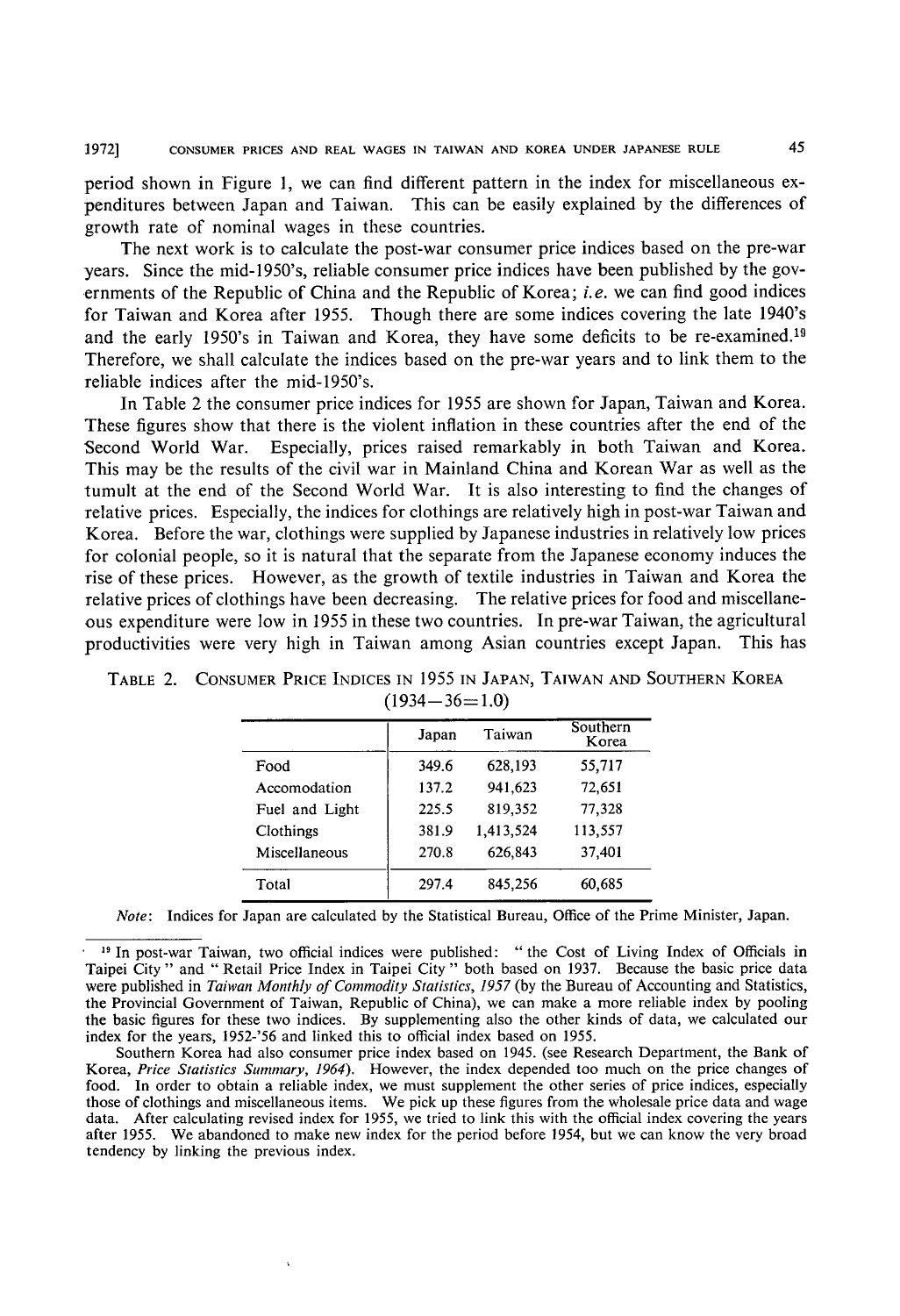

#### FIG. 2. CONSUMER PRICE INDICES IN TAIWAN AND KOREA (1952-1970)  $(1934 - 1936 = 1.0)$

kept the relative prices of food low even in the recent period. This is very favorable for urban workers to raise the general standards of living. We should note that, even in such a situation, the real wages of Taiwanese farmers have been rising in post-war Taiwan.

The low level of food prices in Southern Korea may be the results of the U.S. aids. Since the Korean agricultural development has not been so remarkable as Taiwanese, the decrease of U.S, aid after 1960 induces the rise of food prices. The low relative prices for miscellaneous items may be related to the nominal wage rates. Taiwanese population increased after the end of the Second World War through the migration from Mainland China. It is well known that the population is very large compared with the economic scale in southern parts of Korea. These have kept service prices low after the independence. However, the economic growth since the mid-1960's in these countries tends to rise the relative prices through the level up of nominal wages.

[ June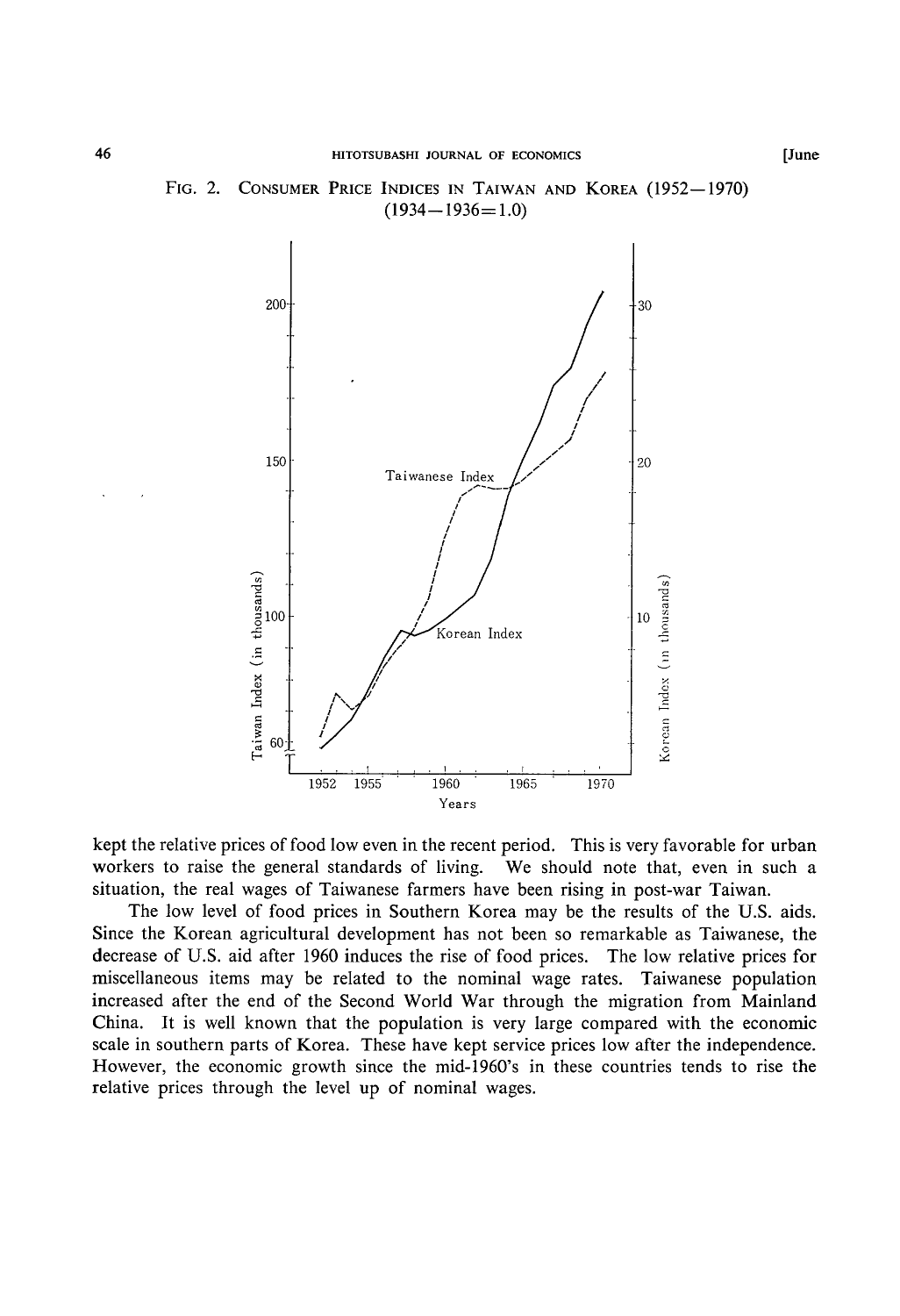#### III. Real Wages

Now let us compare the time-series changes of real wages in pre-war Taiwan and Korea. To do this, we must start our work to calculate the nominal wage indices because there have not been published the official wage indices in the these area.<sup>20</sup> As a work of our project, Odaka calculated the nominal wage indices by groups of occupation regarding the pre-war Taiwan.21 After making individual indices of nominal wages classified by both occupations and regions in use of data shown in the Statistical Yearbook of the Government General of Taiwan, he calculated the average wage indices by occupations and races (i.e., Taiwanese and Japanese residences in Taiwan) by aggregating original indices for regions with the distribution shown in the *Population Census in 1920 and 1930*.<sup>22</sup> He also calculate the indices for the broader categories through the weighted averages of occupational wage indices; for instance, we can obtain the general wage index for urban worker in whole Taiwan or the average nominal wages for Taiwanese agrarian workers. We will use these indices for our Taiwanese studies.

Odaka is now making his indices for pre-war Korea, but the results have been partially published in his mimeographed papers. As our temporary step, Iet us use the preliminary indices by the writer. The indices are calculated for workers in both Seoul City and whole Korea. In making the latter, we used the *average wage* by occupations shown in the Statistical Yearbook of the Government General of Korea. Since this average wage is calculated by the simple arithmetic mean regarding regions, the results are, of course, different from the weighted average using the distribution shown in the *Population Census*.<sup>23</sup> However, according to this writer's impression, biases are not too large in our case. In fact, our indices are not much different from Odaka's preliminary indices.<sup>24</sup>

The study on the real wages of agrarian workers is very interesting. In pre-war Japan, agricultural wages were considered as one of the most reliable indicators of marginal wages. In fact, the real agricultural wages grew in lower rates than that of industrial workers. We can find nominal wage data of agrarian workers in pre-war Taiwan and Korea. A problem is whether we could use our consumer price indices as the deflator of agrarian wages, because our indices were defined for urban workers. But tentative calculations will be done despite of this difficulty because the writer believes, our consumer price indices have advantage for

<sup>&</sup>quot; Sarnuel Pao-San Ho calculated his nominal wage index for Taiwanese agrarian workers in his "Agricultural Transformation under Colonialism," op. cit.

<sup>&</sup>lt;sup>21</sup> Odaka's figures are published in " Nihon Tõchika no Taiwan no Rōdō Keizai " (Employment and Real Wage in Taiwan: 1897-1938), Keizai Kenkyū, Vol. 20, No. 2, 1969, and Chapter 3 of Shigeru Ishikawa and Miyohei Shinohara (ed.), *Taiwan no Keizai Seichō* (Economic Growth of Taiwan under Japanese Rule). Institute of Developing Economy, 1972 (both in Japanese).

<sup>&</sup>lt;sup>22</sup> Taiwan Sōtokufu (Government General of Taiwan) Kokusei Chosa Hokoku, (Report of Population Census) (in Japanese) carried out in 1920 and 1930. In these reports the population of Taiwan is classified by races, occupations and regions.

<sup>&</sup>lt;sup>23</sup> Chōsen Sōtokufu (Government General of Korea), Kokusei Chōsa Hōkoku, 1930 (Report of 1930 Population Census), (in Japanese).

<sup>&</sup>lt;sup>24</sup> Kōnosuke Odaka, Nihon Tōchika niokeru Chōsen no Koyō to Chingin, (Employment and Wages in Korea under Japanese Rule), Institute of Economic Research, Hitotsubashi University, 1971 (mimeographed ; in Japanese).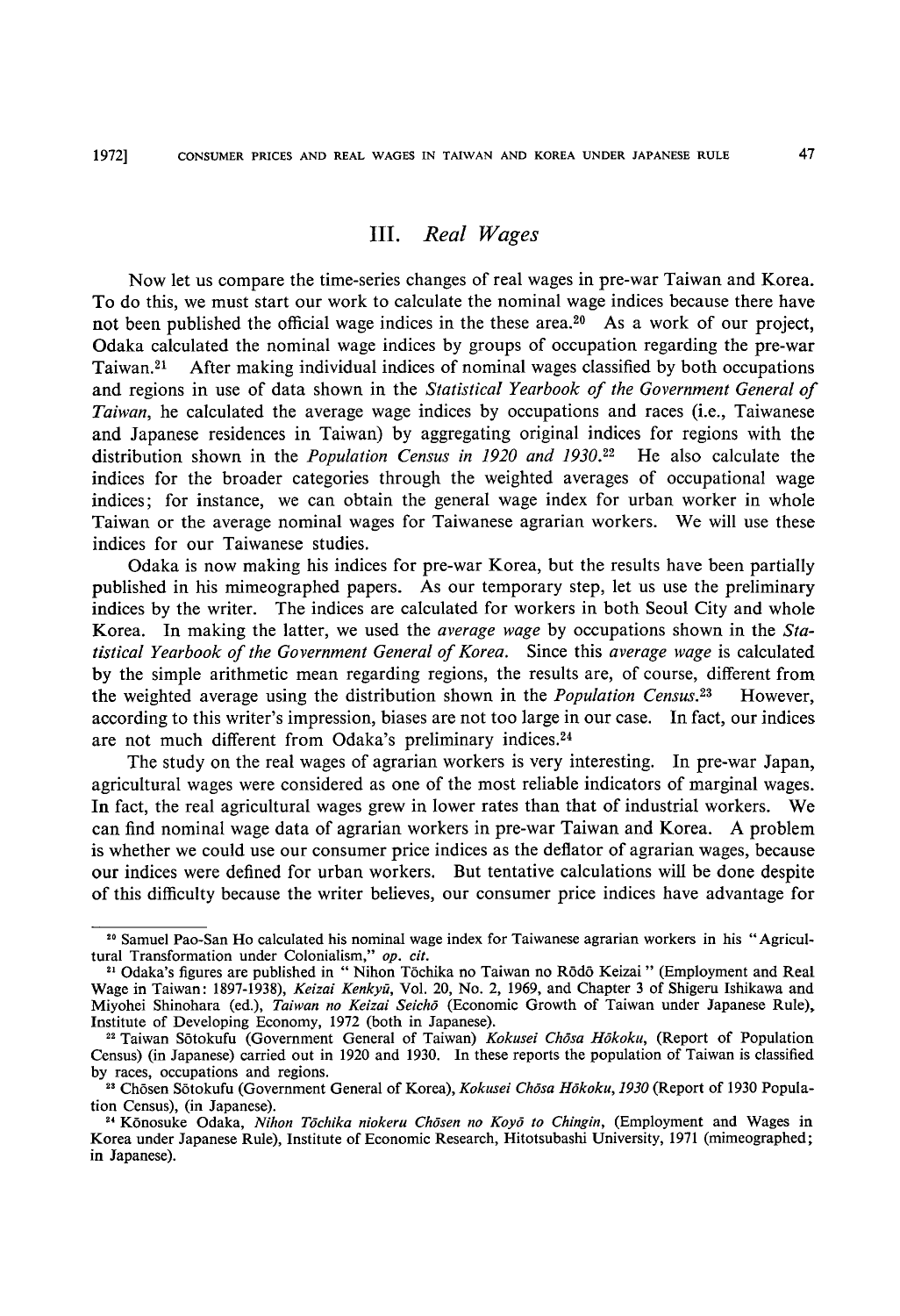the wholesale price indices for our purpose.

Only one figure is shown, as representative, for the time-series changes of real wages in Taiwan and Korea. According to Figure  $3(A)$ , the real daily wage for male manufacturing workers had risen since 1918. They attained their peak in 1932 and tended to decrease



afterwards. The downward trend in the 1930's can be explained by the tension of international relations around Japan, for example Sino-Japan war in 1931-33. But we can safely say that Taiwanese workers obtain at least partially the fruits of the economic developments of Taiwan under Japanese rule. The same tendency can be found in the other kinds of data: for example, the real wages for construction workers. The agricultural real wages

48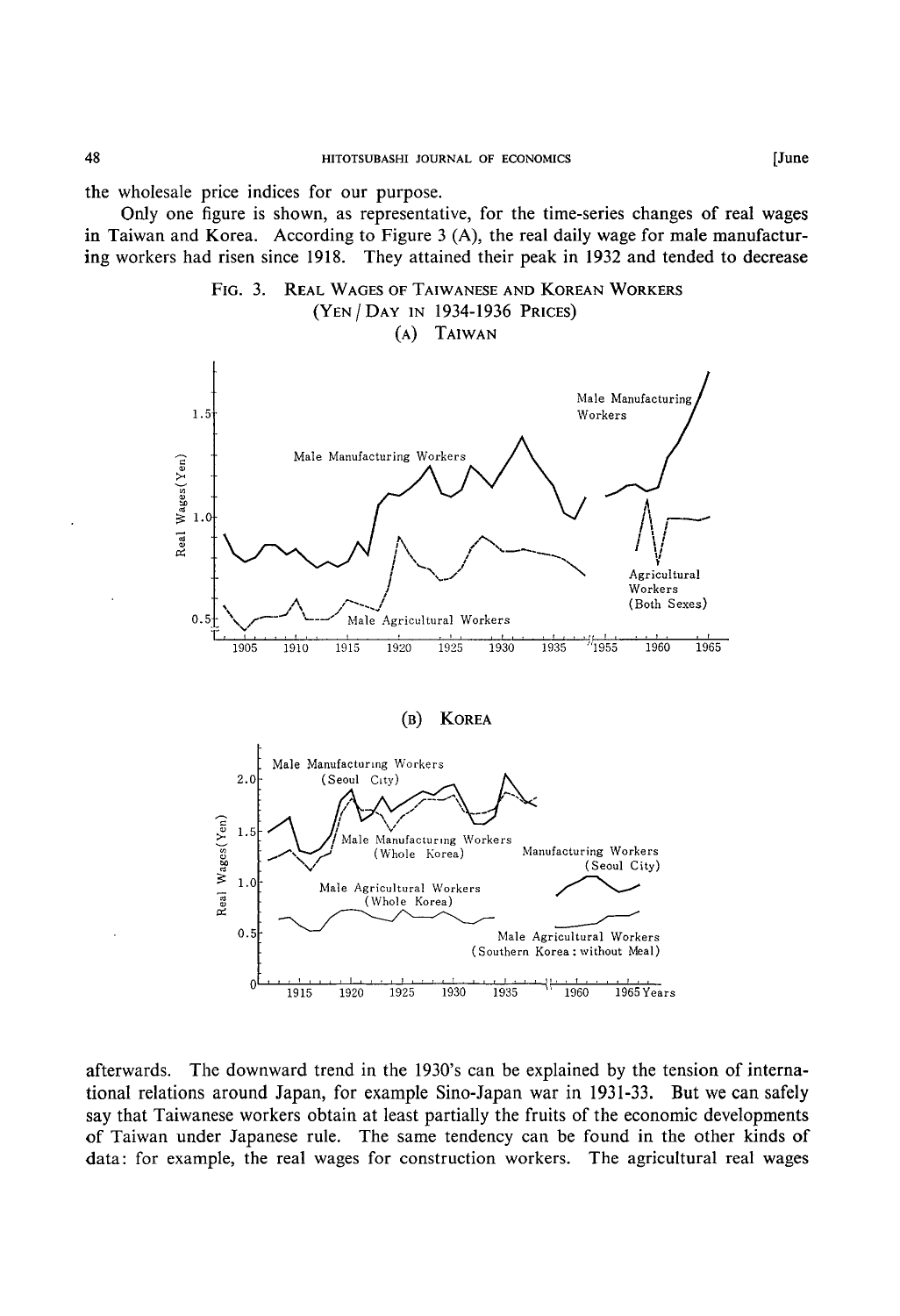seems to have rised in pre-war Taiwan and this supports Chang and Myers' suggestions.

The growth rate of real wages had been low in pre-war Korea. Though we can find some increases of real wages of manufacturing workers in the 1910's, they had been nearly constant with some cyclical fluctuations afterwards. This is also true for Korean agricultural real wages; *i.e.*, the real wages for male agrarian workers were about  $0.65$  yen/day and those for female workers were about 0.35 yen  $/$  day in the 1934-36 prices.<sup>25</sup> Though we can find a remarkable up-ward trend in the real wages of some construction workers, this may be an exceptional case in pre-war Korea. This is very shocking because the real wages of Japanese workers had been steadily increasing in pre-war Japan.

A comparison is made for the growth rates of real wages among Japan, Taiwan and Korea. There are few differences in the growth rates between Japan and Taiwan. Especially, it is very important that the growth rate of Taiwanese agrarian workers is relatively high.

|                      | Japan | Taiwan | Korea |
|----------------------|-------|--------|-------|
| Manufacturing (male) | 5.1   | 5.6    | 1.9   |
| (female)             | 2.8   | 5.0    |       |
| Carpenter (male)     | 3.9   | 2.8    | 2.1   |
| Coolie (male)        | 2.7   | 1.9    | 1.1   |
| Agricultural (male)  | 1.2   | 2.8    | 0.8   |
| (female)             | 2.5   | 1.2    | 0.2   |
|                      |       |        |       |

TABLE 3. GROWTH ANNUAL RATES OF REAL WAGES IN JAPAN, TAIWAN AND KOREA (unit:  $\%$ )

Note: 1. The growth rate of Japan is cited from Kazushi Ohkawa and others. Prices, op. cit. 2. The annuai rate is calculated for the period from the average of 1915-7 to that of 1931-33.

Of course we cannot justify the Colonialism of Japan by this fact because there exists a great income difference between Japanese and Taiwanese workers in pre-war periods. $26$  But this table shows us that Taiwanese can be given share in fruits of the economic development of Japan as Japanese people. However, Korean people could get few benefits regarding income in the peiod. This may partially originate from abundance of population. In fact, migration from Korea had been surprisingly large as compared with Korean population in pre-war years. $27$  However, we cannot deny that colonial economic policies of Japan have some deficits regarding the stabilization of livelihood of Korean people.

On the other hand, it is also interesting to study the trend of real wages by relating to the agrarian revolution.28 It is well known that the development of Taiwanese agriculture is very remarkable. This owes mainly to two types of technological changes: *i.e.*, the introduction of northern type rice and the improvement of sugar canes.29 In the less developed

<sup>&</sup>lt;sup>26</sup> There are some papers to suggest that the real wage or the real consumption level of Korean people has a down-ward trend. See for example. Tetsu Kim, Kankoku no Jinkō to Keizai, (Population and Economic Conditions in the Republic of Korea), Iwanami Shoten, 1965 (in Japanese). However, as our calculation concerns, we cannot support such a suggestion.

<sup>&</sup>lt;sup>26</sup> See Odaka, " Nihon Tōchikaniokeru Taiwan no Rōdō Keizai," op. cit.

<sup>&</sup>lt;sup>27</sup> See Kim, Kankoku no Jinkō to Keizai, op. cit.

<sup>&</sup>lt;sup>28</sup> This description depends on the suggestion by Myers.

<sup>&</sup>lt;sup>29</sup> Regarding the agrarian revolution, see Myers, " Agrarian Policy and Agricultural Transformation : Mainland China and Taiwan," op. cit.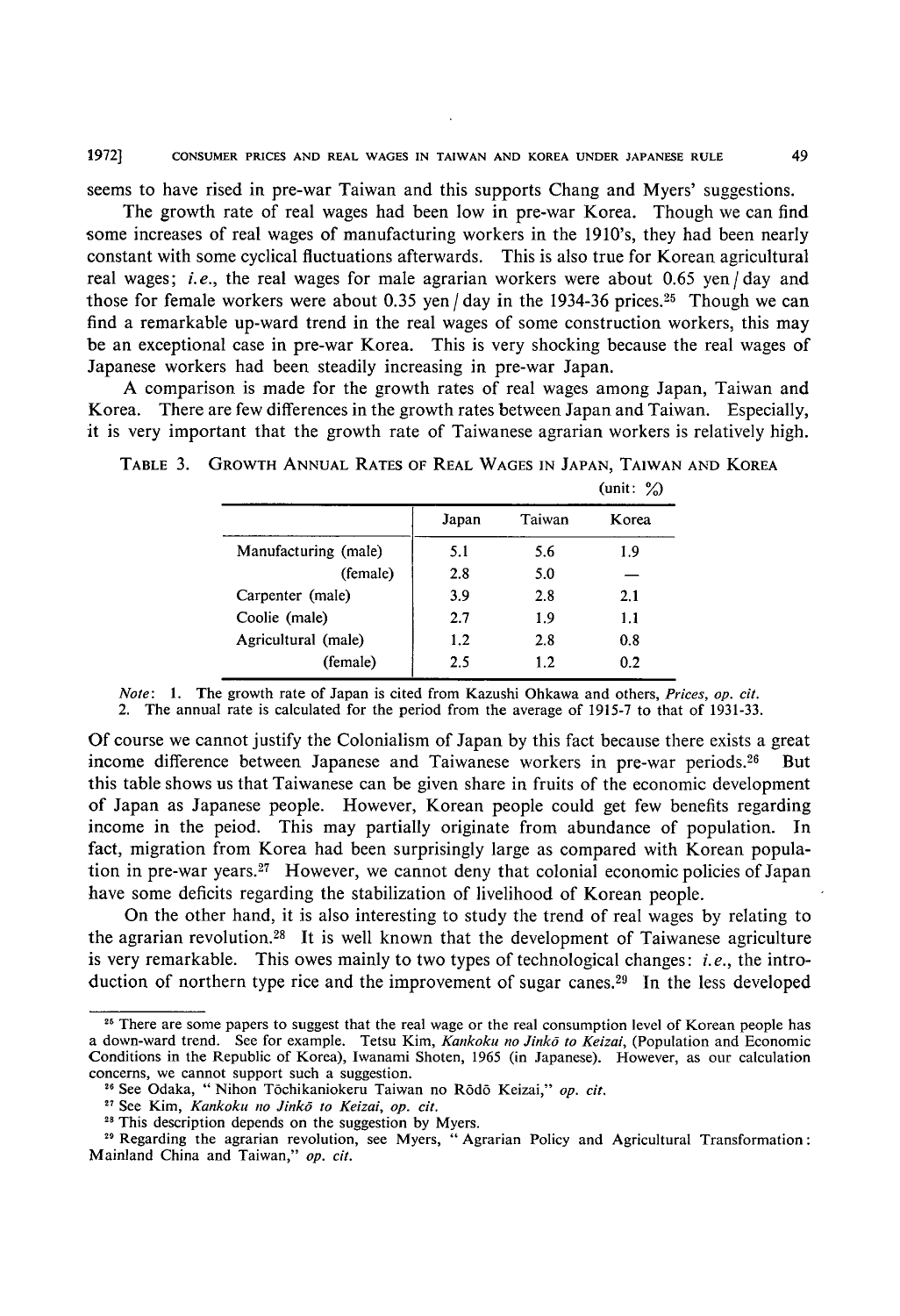economy, the level of real income depends on the agricultural productivity, and we can explain the rise of standards of living of Taiwanese families by this principle. But in order to complete our discussion, we must examine why the agrarian revolution cannot be found in pre-war Korea. But this problem is not too simple to be discussed here.

Now let us proceed the pre- and post-war comparison of real wages. Regarding postwar Taiwan there are few amounts of the detailed information on nominal wages. In Taiwan Monthly Commodity Price Statistics, four series of nominal wages are shown, depending on the same definition as found in the Statistical Yearbook of the Government General of Taiwan.<sup>30</sup> We can also find the official indices of nominal wages in ILO, Year Book of Labour Statistics, but we cannot know the detailed nature of this series. But it is our impression that there are few differences in the concepts of wage indices between this index and Odaka's pre-war index. Depending on this assumption we will attempt to compare the real wages by using ILO data and check the results by referring the data in Taiwan Monthly.

We have two kinds of wage data for post-war Korea for our comparison. In Korea Statistical Yearbook before 1963, nominal wages were shown for some construction workers.<sup>31</sup> Because the definition of wages in this series are same as that found in the Statistical Yearbook of the Government General of Korea, we can compare the level of real wages between pre- and post-war periods for construction workers. The Government of Korea has published the nominal wage index for industrial workers. But since this series depends on the monthly earnings, we cannot compare it with pre-war data. An approximate comparison can be done, however, because the post-war data informs us the average labour days. Of course, such a comparison should be used with cautions.

It is commonly believed that the real wages in Japan attains the level of pre-war highest in the early 1950's.32 But the situation of Taiwan and Korea is not so good. According to Figure 3 (a), the real wage of manufacturing workers surpassed the pre-war highest in 1963 in Taiwan. This is also supported by the comparison by using the Tawian Monthly data. Since the wage differences between sexes in Taiwan decreased in the post-war years, the general level of real wages can be considered to recover the pre-war level in 1960. Our calculation is very favorite for Taiwanese agrarian workers; *i.e.*, the real agricultural wage attains the pre-war highest in the late 1950's.33

The economic situation in Southern Korea is not so good as in Taiwan. According to Figure 3.a, the real wages of manufacturing workers in Seoul city is lower in the 1960's than the pre-war level. This difference may be partially explained by the nature of wage

<sup>&</sup>lt;sup>30</sup> See Bureau of Accounting and Statistics, Taiwan Monthly Commodity Price Statistics, No. 146, 1958, (in Chinese with English notes).

<sup>&</sup>lt;sup>81</sup> Economic Planning Board, Korea Statistical Yearbook, 1963, (in Korean with English Notes).

<sup>&</sup>lt;sup>32</sup> See for example, Miyohei Shinohara, Growth and Cycles in the Japanese Economy, Kinokuniya Book Store, 1965.

<sup>&</sup>lt;sup>13</sup> Regarding the pre- and post-war comparison of the real consumption level of Taiwanese farmers, there is a pioneer work by Chang. See. Chang "A Study on Living Condition of Farmers in Taiwan, 1 931-1950," op. cit. and " Taiwan Chinchi Fhazan Kochen Chu Rianshui Kunshu chekan tzu Zuanpien " (Estimates on the Standard of Living in Taiwan), Economic Quarterly of the Bank of Taiwan, Vol. 21, No. 4, 1969 (in Chinese). According to his calculations, the real consumption level of Taiwanese farmer's households attained the pre-war highest in the early 1960's. The differences between ours and his could be explained by the source of data regarding income. Though we used the wage data, he adopted the consumption expenditure in the Farm Household Economic Survey. It is said that the samples of the pre-war Farm Household Economic Survey are taken from the relatively high income households. However, the difference found here is not, of course, essential.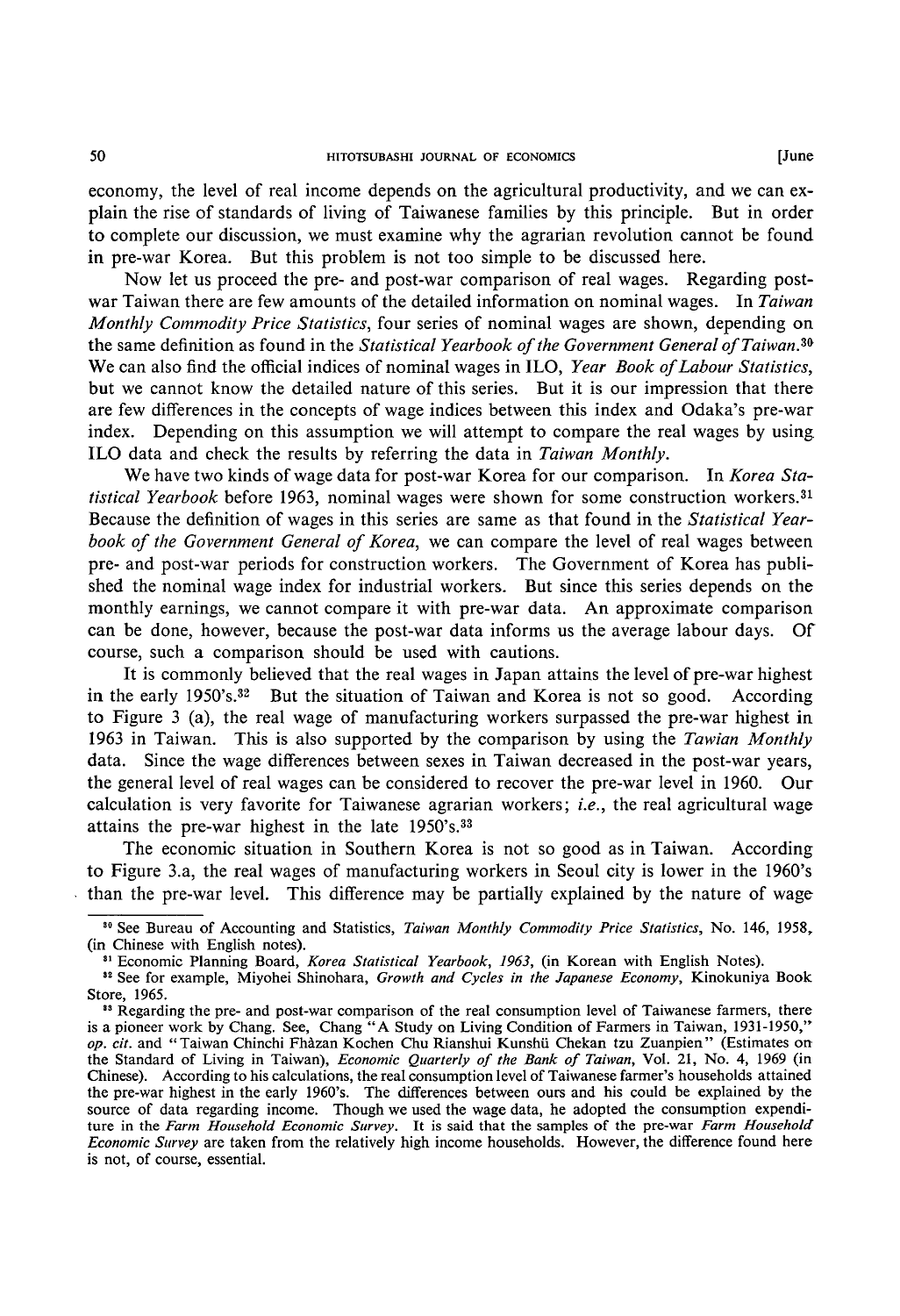19721 CONSUMER PRICES AND REAL WAGES IN TAIWAN AND KOREA UNDER JAPANESE RULE

data. First, though the pre-war index covers mainly the male workers, the post-war figures concern both sexes. Further, we must consider the differences of the definitions of wages mentioned above. In fact, there are few differences between the pre-war and the post-war real wages regarding the construction workers and the agricultural workers.34 But we can safely say that the real wage level is not much higher than pre-war level even in the recent period.

### IV. Final Remarks

This small paper aims to evaluate the colonial policies of Japan *only* through the changes of real income of colonial people. The writer understands that such an evaluation is very restrictive. But we can know the different consequences of the Japanese colonial policies between Taiwan and Korea. This finding should be put in our mind when we begin more comprehensive works on the economic development of these area under Japanese rule.

#### **APPENDIX**

Basic figures in making the consumer prices are show in Hitotsubashi Daigaku Keizai Kenkynsho Tokeigakari (Statistical Section of the Institute of Economic Research, Hitotsubashi University), Senzen Taiwan oyobi Chōsen no Bukka Tōkei, (Price Data in Taiwan and Korea under Japanese Rule), The Institute of Economic Research, (in Japanese) 1972. However, it is convenient to show here three supplementary tables.

Table 1: In this table, the number of price series is listed according to the detailed sub-groups and the sub-periods which are divided by the amounts of available price data. The table shows us that the reliability of consumer price indices raises for the figures after 1920.

Table 2: Consumer price indices are written by five major subgroups for pre-war Taiwan and Korea. These indices are calculated depending on the expenditures of Taiwanese and Korean people. For reference, we calculated the indices depending on the expenditures of Japanese residences in pre-war Taiwan and Korea. This indices would be important if we want to make the indices which correspond to the consumption expenditure in pre-war Taiwan and Korea. Regarding this indices see Senzen Taiwan oyobi Chosen no Bukka Tōkei mentioned above.

Table 3: Consumer price indices for post-war Taiwan and Southern Korea are shown in the 1934-36 year's base. Regarding Taiwan, the indices from 1952 to 1956 are newly estimated by the writer. We linked our index to the official index regarding the years after 1956. Since the official indices by the Government of the Republic of China adopted the different system of classification for the subsidiary indices, we reclassify them by an approximate method. For Korea, only the indices for 1955 are calculated and are linked to the official

<sup>&</sup>lt;sup>34</sup> Agricultural real wages are much higher in post-war years than the pre-war level if we compare them by using the figures in Korean Statistical Yearbook. But we should note that the wages in post-war years are defined as the sum of money wages and the meals supplied by employees though the pre-war figures cover only money wages. Because of this, we compare the pre-war figures with the post-war wages of agrarian workers without meals. In this case, there are few differences between the pre-war and the post-war wages.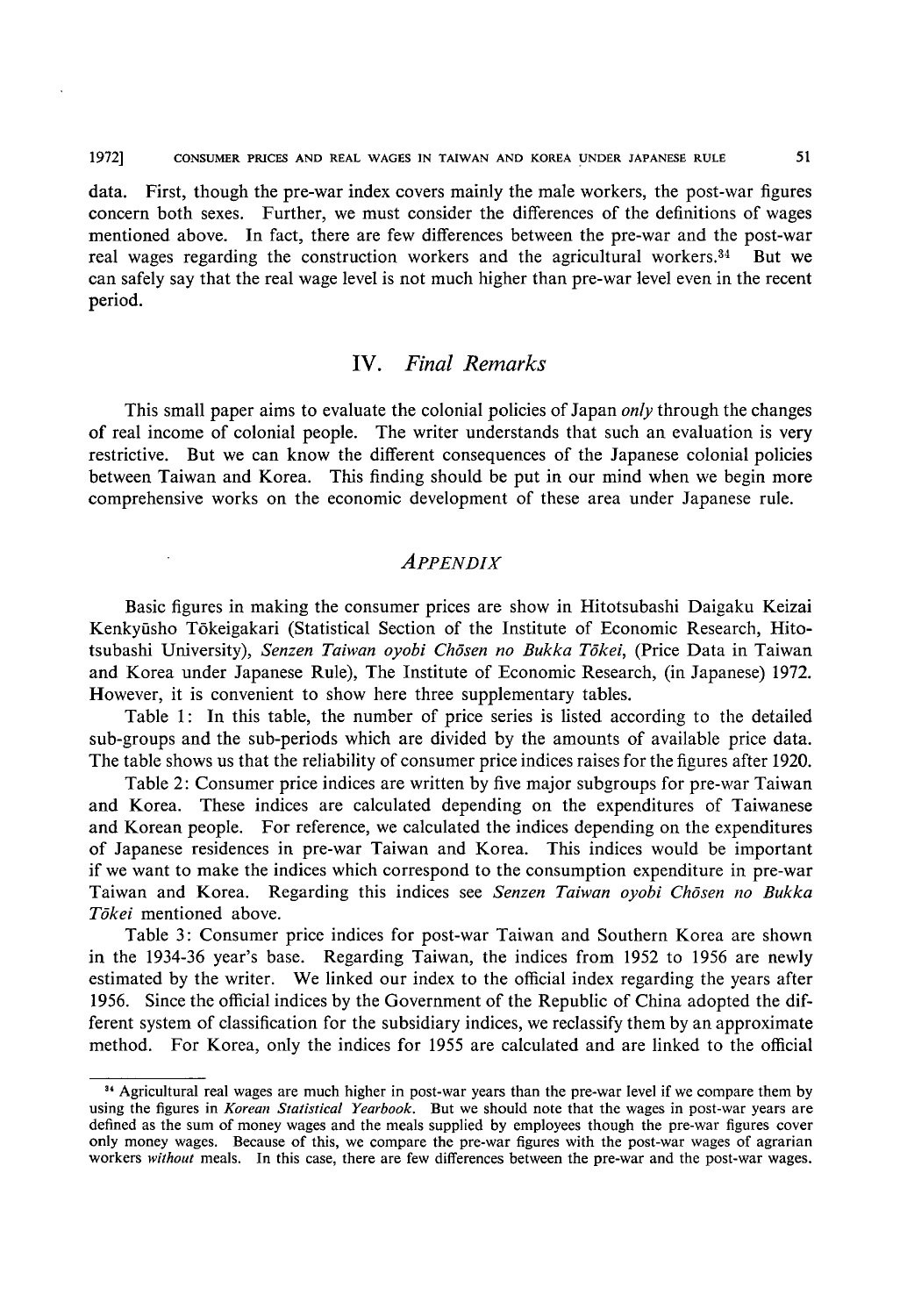| From                     | 1903 | 1910 | 1920 | 1929 | 1937 |
|--------------------------|------|------|------|------|------|
| Тo                       | 1910 | 1920 | 1929 | 1930 | 1957 |
| Food                     | 14   | 15   | 20   | 21   | 23   |
| Cereals                  |      |      |      |      |      |
| Fish                     |      |      |      |      |      |
| Meat, milk               |      |      |      |      |      |
| Vegetables               |      |      |      |      |      |
| Seasonings               |      |      |      |      |      |
| Dairy products           |      |      |      |      |      |
| Non-Alcholic drinks      |      |      |      |      |      |
| Alcholic drinks          |      |      |      |      |      |
| Clothings                |      |      |      | h    |      |
| Clothes                  |      |      |      |      |      |
| Finished                 |      |      |      |      |      |
| Fuel & Light             | 3    | 3    | 4    | 4    |      |
| Accomodation             |      |      |      | 12   |      |
| Repair                   |      |      |      |      |      |
| Furniture & etc.         |      |      |      |      |      |
| Miscellaneous Item       |      | 9    | 9    | 9    | 15   |
| Transport, communication |      |      |      |      |      |
| Medical, personal cares  |      |      |      |      |      |
| Education, culture       |      |      |      |      |      |
| Tobacco                  |      |      |      |      |      |

#### TABLE A. 1. NUMBER OF PRICE SERIES ADOPTED IN CONSUMER PRICE INDICES (a) Taiwan

Note: 1. The periods are subdivided by the amounts of information on price series shown in the Statistical Yearbook of the Government General of Taiwan.

2. The indices based on 1937 are calculated only for the period from 1952 to 1957.

3. For the indices before 1937, prices for finished clothings are estimated by combining the prices of clothes and wages for finishing.

| From                         | 1912          | 1920        | 1939           |
|------------------------------|---------------|-------------|----------------|
| To                           | 1920          | 1939        | 1955           |
| Food                         | 23            | 29          | 13             |
| Cereals                      | 6             |             |                |
| Fish                         |               |             |                |
| Meat, milk                   | $\frac{2}{3}$ |             | 2              |
| Vegetables                   |               |             |                |
| Seasonings                   |               |             | 2              |
| Dairy products               |               | 3<br>2<br>3 | Ó              |
| Non-Alcholic drinks          |               |             |                |
| Alcholic drinks              |               |             | $\overline{c}$ |
| Clothings                    | 6             | 6           | 1*             |
| Clothes                      |               |             |                |
| Finished                     |               |             |                |
| Personal effects             | 2             |             |                |
| Fuel and Light               | 5             | 5           | 4              |
| Accomodation                 |               | 9           | 2              |
| Repair                       |               |             |                |
| Furniture, furnishings, etc. |               |             |                |
| Miscellaneous Item           | 12            | 12          | 6              |
| Transport, communication     |               |             |                |
| Medical, personal cares      | 3             |             | $\frac{2}{2}$  |
| Education, culture           |               |             |                |
| Tobacco                      |               |             | 0              |

| (b) | Korea |
|-----|-------|
|     |       |

 $Note: See the footnotes 1 and 3 in Table (a)$ 

2. The index based on 1939 are calculated only for 1955. 3. The astrisk means the use of the wholesale price index corresponding to the group of expenditures.

J.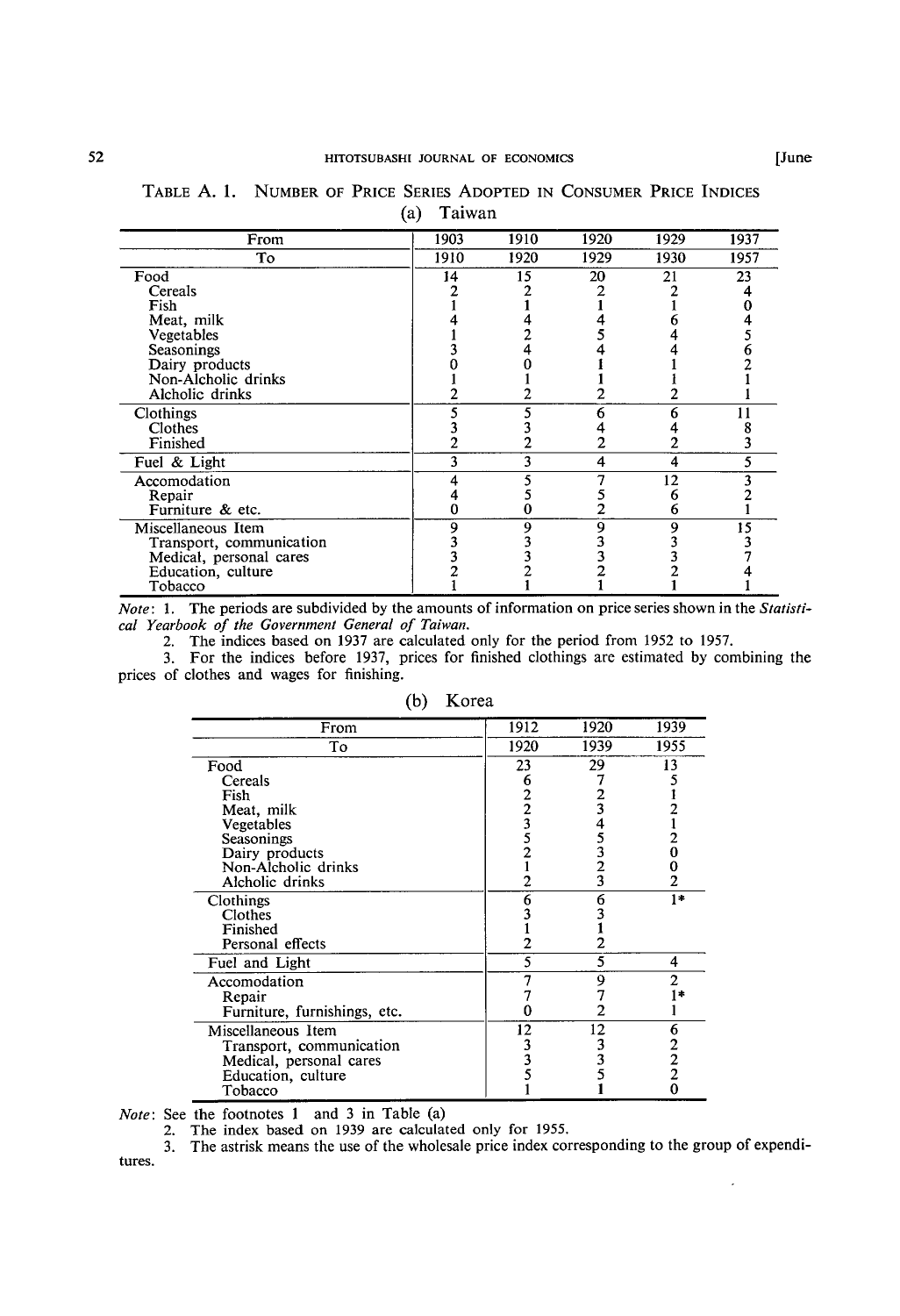## TABLE A. 2. CONSUMER PRICE INDICES IN THE PRE-WAR PERIOD  $(1934-36=100)$

|                         |        |           | Fuel & | Miscell-<br>Accomo- |        |             | Total      |  |
|-------------------------|--------|-----------|--------|---------------------|--------|-------------|------------|--|
|                         | Food   | Clothings | Light  | dation              | aneous | Index $(I)$ | Index (II) |  |
| 1903                    | 52.18  | 47.30     | 60.12  | 39.69               | 49.42  | 49.62       | 50.98      |  |
| $\overline{\mathbf{4}}$ | 57.82  | 55.83     | 51.92  | 40.13               | 55.17  | 54.39       | 56.24      |  |
| 5                       | 59.51  | 60.46     | 49.29  | 45.60               | 58.79  | 57.19       | 58.52      |  |
| 6                       | 60.77  | 62.08     | 49.66  | 42.65               | 57.12  | 57.20       | 57.21      |  |
| 7                       | 61.20  | 64.00     | 54.90  | 42.27               | 55.37  | 57.41       | 59.35      |  |
| 8                       | 65.97  | 63.27     | 58.26  | 48.18               | 55.34  | 60.36       | 63.01      |  |
| 9                       | 72.63  | 59.44     | 56.01  | 58.76               | 56.39  | 64.37       | 68.07      |  |
| 10                      | 81.24  | 62.78     | 52.02  | 56.15               | 62.62  | 69.68       | 75.09      |  |
| 11                      | 93.17  | 64.03     | 53.45  | 55.63               | 62.88  | 75.28       | 83.57      |  |
| 12                      | 105.82 | 65.16     | 55.89  | 60.22               | 62.80  | 81.79       | 92.77      |  |
| 13                      | 101.49 | 64.90     | 57.62  | 67.47               | 56.68  | 79.30       | 89.14      |  |
| 14                      | 99.40  | 61.82     | 57.20  | 62.85               | 57.85  | 77.65       | 87.43      |  |
| 15                      | 89.33  | 56.54     | 48.39  | 63.16               | 61.39  | 72.94       | 80.41      |  |
| 16                      | 94.83  | 74.47     | 59.65  | 63.44               | 61.16  | 78.21       | 85.67      |  |
| $17\,$                  | 117.64 | 110.55    | 70.33  | 76.97               | 65.59  | 96.37       | 105.63     |  |
| 18                      | 157.12 | 142.33    | 87.24  | 77.95               | 68.50  | 119.83      | 136.26     |  |
| 19                      | 193.21 | 195.58    | 136.70 | 88.18               | 81.70  | 148.78      | 168.80     |  |
| 20                      | 133.40 | 189.17    | 163.35 | 94.30               | 117.86 | 133.11      | 133.29     |  |
| 21                      | 112.38 | 137.80    | 148.89 | 88.49               | 126.03 | 117.74      | 115.91     |  |
| 22                      | 105.48 | 138.50    | 131.81 | 76.97               | 113.94 | 109.43      | 108.19     |  |
| 23                      | 101.78 | 146.65    | 125.62 | 73.32               | 111.53 | 107.44      | 105.42     |  |
| 24                      | 113.44 | 156.73    | 131.29 | 80.08               | 110.07 | 114.82      | 114.47     |  |
| 25                      | 119.99 | 156.32    | 137.62 | 93.63               | 110.07 | 119.65      | 119.86     |  |
| 26                      | 118.61 | 135.81    | 136.30 | 96.15               | 108.89 | 116.39      | 117.46     |  |
| 27                      | 103.36 | 124.71    | 136.94 | 105.47              | 108.46 | 109.23      | 106.48     |  |
| 28                      | 105.18 | 126.47    | 136.42 | 113.67              | 107.96 | 111.16      | 108.19     |  |
| 29                      | 107.20 | 120.75    | 131.53 | 122.95              | 106.17 | 111.86      | 109.29     |  |
| 30                      | 90.66  | 100.08    | 126.56 | 106.38              | 98.29  | 97.86       | 94.15      |  |
| 31                      | 81.29  | 91.20     | 119.98 | 95.07               | 90.38  | 88.43       | 85.02      |  |
| 32                      | 83.13  | 87.51     | 103.02 | 85.53               | 92.21  | 87.17       | 85.47      |  |
| 33                      | 87.55  | 96.86     | 98.16  | 89.60               | 96.74  | 91.79       | 89.97      |  |
| 34                      | 90.94  | 99.35     | 95.94  | 89.70               | 98.62  | 94.00       | 92.78      |  |
| 35                      | 99.89  | 99.63     | 100.39 | 100.96              | 99.48  | 99.92       | 99.87      |  |
|                         | 107.06 | 100.79    | 103.67 | 118.89              | 101.88 | 106.31      | 106.33     |  |
| 36                      | 112.14 | 108.05    | 103.41 | 117.97              | 115.79 | 112.84      | 112.54     |  |
| 37                      |        |           | 115.06 | 127.34              | 112.26 | 119.39      | 118.76     |  |

| a)           | Taiwan<br>_______ |  |
|--------------|-------------------|--|
| -----<br>--- |                   |  |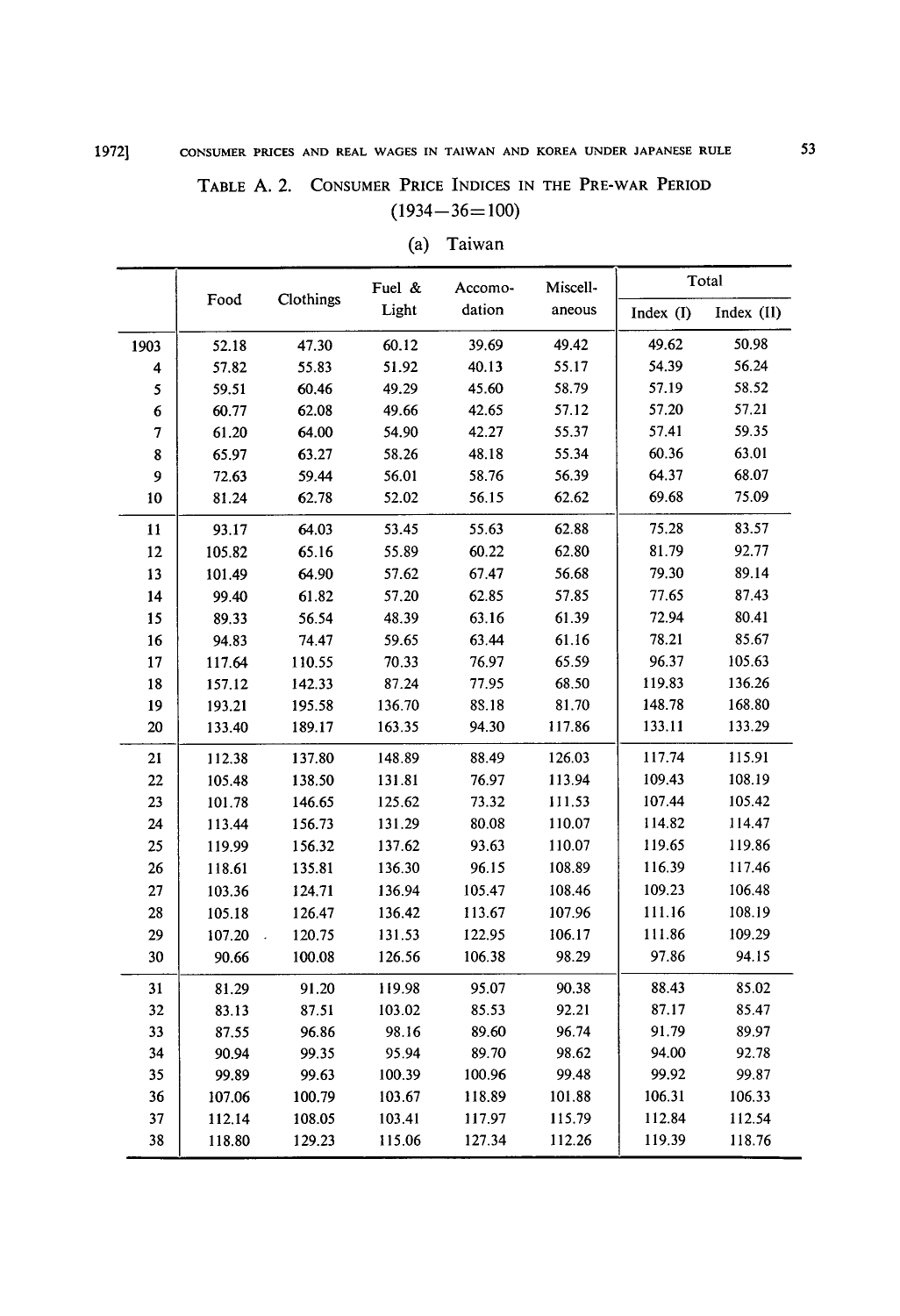|      |        |           | <b>、</b> |         |          |        |
|------|--------|-----------|----------|---------|----------|--------|
|      | Food   | Clothings | Fuel $&$ | Accomo- | Miscell- | Total  |
|      |        |           | Light    | dation  | aneous   |        |
| 1912 | 62.76  | 99.08     | 95.50    | 97.31   | 62.76    | 72.78  |
| 13   | 61.40  | 66.27     | 99.93    | 88.46   | 66.15    | 69.38  |
| 14   | 52.57  | 64.18     | 99.68    | 82.40   | 66.41    | 63.86  |
| 15   | 46.09  | 78.70     | 97.44    | 72.34   | 65.23    | 60.23  |
| 16   | 46.98  | 81.39     | 138.02   | 88.66   | 66.48    | 65.95  |
| 17   | 61.71  | 107.60    | 139.29   | 130.46  | 69.10    | 81.03  |
| 18   | 92.04  | 114.39    | 162.58   | 155.36  | 80.90    | 104.65 |
| 19   | 131.76 | 169.39    | 167.61   | 189.61  | 106.67   | 140.06 |
| 20   | 134.25 | 236.98    | 177.09   | 210.57  | 140.69   | 157.44 |
| 21   | 106.83 | 195.71    | 154.52   | 147.91  | 163.19   | 134.16 |
| 22   | 121.33 | 198.43    | 155.79   | 152.38  | 138.70   | 137.67 |
| 23   | 120.90 | 160.44    | 146.50   | 148.98  | 132.41   | 132.07 |
| 24   | 130.73 | 156.74    | 140.42   | 136.17  | 130.74   | 134.24 |
| 25   | 136.10 | 157.65    | 129.57   | 125.67  | 132.46   | 135.12 |
| 26   | 124.69 | 145.33    | 129.18   | 124.07  | 131.73   | 127.94 |
| 27   | 117.75 | 119.40    | 121.91   | 119.40  | 135.26   | 121.42 |
| 28   | 112.95 | 122.39    | 121.97   | 122.39  | 136.96   | 118.70 |
| 29   | 113.71 | 124.24    | 120.23   | 112.48  | 133.04   | 118.65 |
| 30   | 101.20 | 111.64    | 117.39   | 96.10   | 127.41   | 107.62 |
| 31   | 80.15  | 105.54    | 102.88   | 87.15   | 112.96   | 91.62  |
| 32   | 86.28  | 108.84    | 94.65    | 89.98   | 110.34   | 93.94  |
| 33   | 84.71  | 109.53    | 91.49    | 93.76   | 108.24   | 93.09  |
| 34   | 90.62  | 110.20    | 101.90   | 97.12   | 97.04    | 95.15  |
| 35   | 102.74 | 92.95     | 98.82    | 98.68   | 95.58    | 99.70  |
| 36   | 107.59 | 96.97     | 100.71   | 103.36  | 108.24   | 105.84 |
| 37   | 112.23 | 112.70    | 103.74   | 107.10  | 132.93   | 115.05 |
| 38   | 121.20 | 141.22    | 124.69   | 116.81  | 153.60   | 128.83 |
| 39   | 142.76 | 149.51    | 129.38   | 120.18  | 155.03   | 141.60 |
|      |        |           |          |         |          |        |

| (b) | Korea |
|-----|-------|
|     |       |

indices, covering years after 1956. The indices before 1954 should be used with a caution. Figure A.1: real wages of some daily workers are shown in 1934-36 years prices. But figures are relatively unstable years by years. Especially the figures in Taiwan after 1929

should be referred with some reservations.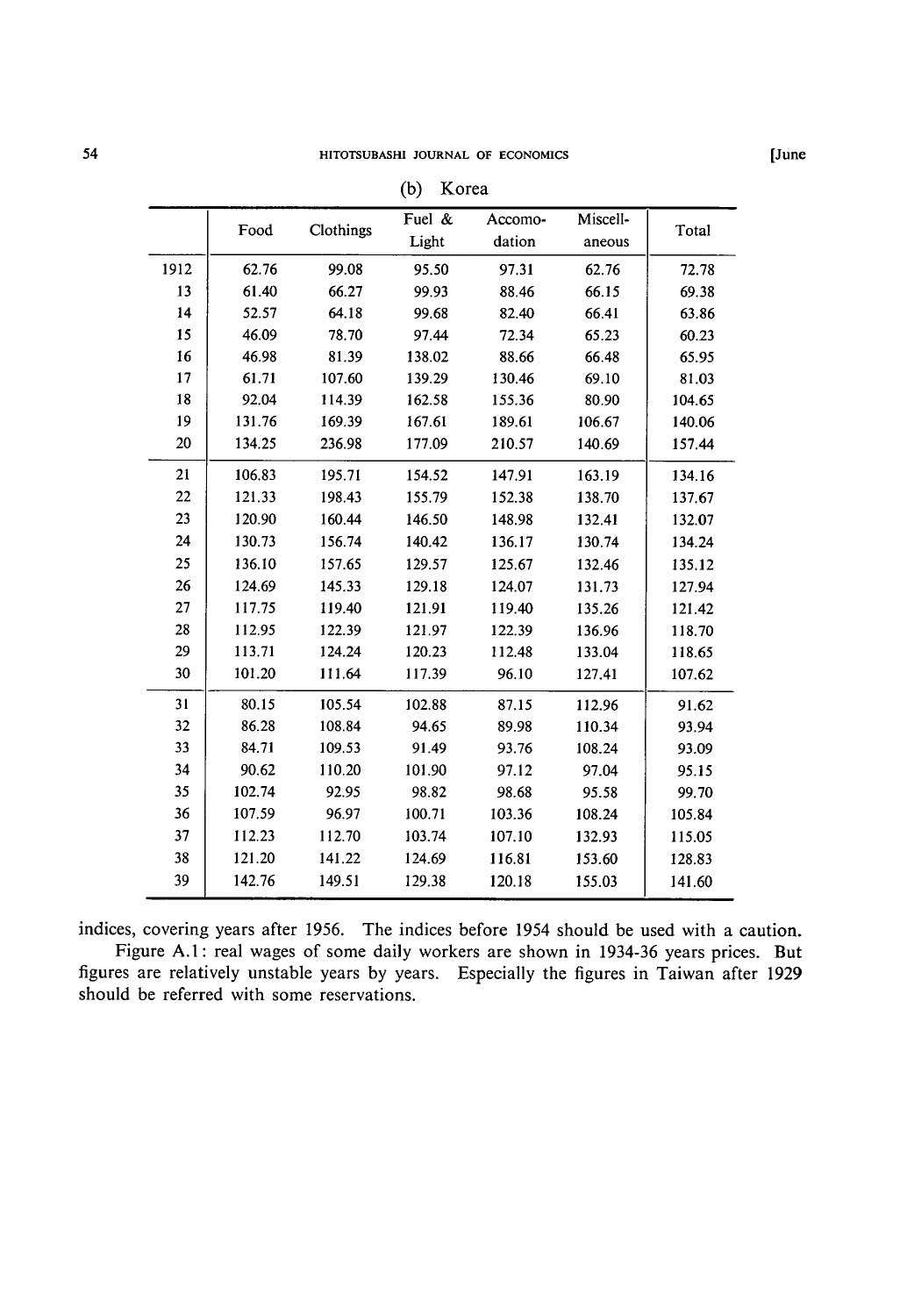|                | Food    | Clothings | Fuel & | Accomo- | Miscell- | Total  |  |  |  |  |
|----------------|---------|-----------|--------|---------|----------|--------|--|--|--|--|
|                |         |           | Light  | dation  | aneous   |        |  |  |  |  |
|                | Taiwan  |           |        |         |          |        |  |  |  |  |
| 1952           | 457.8   | 1756.2    | 705.0  | 480.3   | 530.2    | 621.0  |  |  |  |  |
| 3              | 581.3   | 1544.3    | 765.1  | 657.8   | 624.0    | 767.4  |  |  |  |  |
| 4              | 580.6   | 1317.2    | 758.3  | 812.1   | 610.8    | 700.9  |  |  |  |  |
| 5              | 628.2   | 1413.5    | 819.4  | 941.6   | 626.8    | 756.7  |  |  |  |  |
| 6              | 734.2   | 1470.4    | 1080.7 | 979.3   | 687.8    | 845.2  |  |  |  |  |
| 7              | 770.0   | 1447.8    | 1315.0 | 1132.0  | 730.5    | 905.4  |  |  |  |  |
| 8              | 836.2   | 1587.7    | 1237.9 | 1156.0  | 821.1    | 962.7  |  |  |  |  |
| 9              | 935.6   | 1733.3    | 1426.3 | 1168.6  | 887.1    | 1064.5 |  |  |  |  |
| 60             | 1150.3  | 1797.1    | 1468.0 | 1205.8  | 1082.9   | 1261.1 |  |  |  |  |
| 1              | 1197.3  | 1781.8    | 1479.8 | 1232.1  | 1455.7   | 1392.1 |  |  |  |  |
| $\overline{2}$ | 1164.7  | 1805.1    | 1555.0 | 1254.8  | 1730.7   | 1422.4 |  |  |  |  |
| 3              | 1188.1  | 1841.4    | 1605.9 | 1278.1  | 1772.4   | 1419.9 |  |  |  |  |
| 4              | 1220.61 | 1864.5    | 1589.7 | 1278.9  | 1619.3   | 1419.0 |  |  |  |  |
| 5              | 1245.3  | 1867.9    | 1652.7 | 1297.7  | 1485.0   | 1447.4 |  |  |  |  |
| 6              | 1302.0  | 1863.6    | 1695.1 | 1305.6  | 1400.6   | 1487.2 |  |  |  |  |
|                |         |           |        |         |          |        |  |  |  |  |

| TABLE A.3. CONSUMER PRICE INDICES FOR POST-WAR TAIWAN AND KOREA |  |                       |  |  |  |
|-----------------------------------------------------------------|--|-----------------------|--|--|--|
|                                                                 |  | $(1934 - 36 = 0.001)$ |  |  |  |

Southern Korea

| 1952           |        |        |        |        |        | 17.23  |
|----------------|--------|--------|--------|--------|--------|--------|
| 3              |        |        |        |        |        | 26.33  |
| 4              |        |        |        |        |        | 36.04  |
| 5              | 55.72  | 113.56 | 77.33  | 72.65  | 37.40  | 60.69  |
| 6              | 76.19  | 124.62 | 78.57  | 83.72  | 41.29  | 74.64  |
| $\overline{7}$ | 91.72  | 136.96 | 104.77 | 111.02 | 53.93  | 91.97  |
| 8              | 83.62  | 128.82 | 99.55  | 118.93 | 57.82  | 88.70  |
| 9              | 83.34  | 124.87 | 109.64 | 129.61 | 62.81  | 91.57  |
| 60             | 95.24  | 127.16 | 113.38 | 131.85 | 6482   | 99.00  |
| 1              | 103.81 | 133.39 | 134.36 | 130.53 | 70.26  | 107.02 |
| $\overline{c}$ | 112.39 | 135.30 | 143.66 | 141.21 | 74.02  | 114.04 |
| 3              | 149.06 | 154.50 | 145.81 | 162.71 | 80.38  | 138.50 |
| 4              | 203.25 | 216.43 | 164.75 | 188.68 | 94.57  | 178.20 |
| 5              | 220.39 | 264.12 | 200.01 | 212.55 | 114.02 | 202.35 |
| 6              | 236.92 | 297.93 | 242.21 | 256.33 | 129.30 | 225.22 |